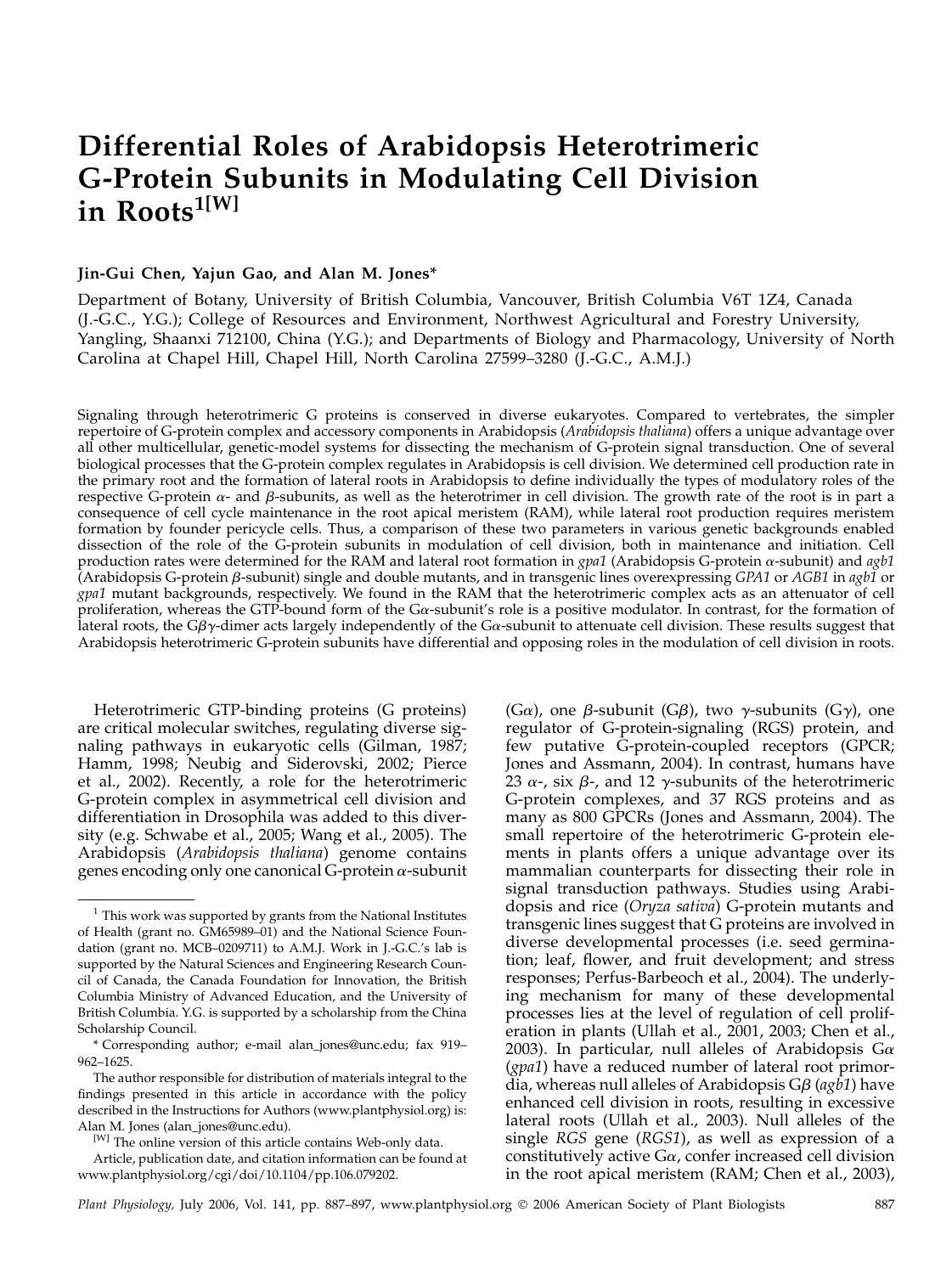indicating that the GTP-bound form of GPA1 plays a positive role in cell proliferation.

The root is ideal to quantitate cell division in situ. The root system originates from a root primordium that forms during embryogenesis. Stem cells of the RAM generate all of the cell types through stereotypic divisions, followed by cell elongation and differentiation (Scheres et al., 2001). Subsequently, the primary root produces lateral roots that are initiated from the pericycle cells located adjacent to protoxylem poles at some distance from the primary root meristem (Dubrovsky et al., 2000, 2001). One viewpoint is that, while most pericycle cells are arrested at G1, the distally located founder pericycle cells positioned at the protoxylem poles commit to a lateral root fate by re-entry to the cell cycle from the G2 phase and that formation of a lateral root primordium is the direct consequence of a G2-to-M transition (Doerner et al., 1996; Beeckman et al., 2001; Himanen et al., 2004). It has been suggested that cell cycle blocks are occurring to arrest pericycle cells in both G1 and G2 (founder) stages (Malamy, 2005). The G1 arrest is likely maintained by Kip-related protein2 (Himanen et al., 2002). Himanen et al. (2004) examined the gene expression profiles of roots over time after auxin application that induced prolific and ectopic cell division throughout the pericycle. Gene profiles suggest that pericycle cells can re-enter the cell cycle from G1 but does not address cell cycle control under normal conditions.

Many genes are involved in various aspects of root development, ranging from distal patterning, radial patterning, epidermal patterning, and cell division to cell expansion (Helariutta et al., 2000; Sabatini et al., 2003; Blilou et al., 2005; Wildwater et al., 2005). The lateral roots are essentially identical to the primary roots in structure and formation (Malamy and Benfey, 1997). However, primary and lateral roots have different responses to some stimuli. The growth and development of primary and lateral roots are regulated by both intrinsic and environmental stimuli (for review, see Beeckman et al., 2001; Casimiro et al., 2003; Malamy, 2005). For example, exogenously applied auxin promotes lateral root formation, whereas it inhibits primary root growth. Constitutive overexpression of the protein Ser-Thr kinase PINOID (PID) leads to the loss of meristem initials followed by terminal differentiation in primary roots but not in lateral roots (Christensen et al., 2000; Benjamins et al., 2001; Friml et al., 2004), and is preceded by a reduction in expression from auxin-responsive promoters, such as  $DR5::\beta$ -glucuronidase, and free indole-3-acetic acid concentration (Friml et al., 2004). In lateral roots, the free indole-3-acetic acid concentration and  $DR5$ ::  $\beta$ -glucuronidase expression in wild-type and 35S:: PID plants did not differ significantly. Because a PIDdependent binary switch controls auxin efflux carrier PIN polarity and mediates changes in auxin flow (Friml et al., 2004), it has been suggested that the primary and lateral roots use different auxin transport mechanisms and sample different auxin streams

(Rashotte et al., 2000, 2001). Not only are root growth and behavior dependent on control of cell division, but also the establishment and maintenance of its complex anatomy lies at the heart of cell division control (Vernoux and Benfey, 2005). The meristem is comprised of a niche of stem cells containing at its core a group of quiescent center cells that are mitotically dormant but are essential for stem cell maintenance. Thus, the root stem cell population involves complex control of mitosis. The partial spatial overlap in expression of two sets of transcription factors establishes the zones of cell division activity (Vernoux and Benfey, 2005). The cell cycle arrest of the quiescent center cells is mediated by the plant homolog of the retinoblastoma protein, operating analogously to the  $GI\rightarrow S$ block that the retinoblastoma protein serves in animal cells (Wildwater et al., 2005).

Analysis of Arabidopsis and rice G-protein mutants and transgenic lines revealed two crucial concepts of G-protein action in plants (Perfus-Barbeoch et al., 2004). First, G $\alpha$  and G $\beta\gamma$  each predominantly mediate certain physiological responses. Second, G-protein subunits act in a cell type-specific and developmentally regulated manner. Although the existence of a heterotrimeric form of the G-protein complex in plants has been proven by both molecular modeling and biochemical assays (Mason and Botella, 2000, 2001; Ullah et al., 2003; Kato et al., 2004), a functional requirement for the heterotrimer in any developmental process has not been addressed. This is a critical point because no GPCR has been unequivocally identified in plants, leaving the possibility that the heterotrimeric state may not represent the basal state.

Here we use the Arabidopsis root to dissect the role of the heterotrimeric G-protein complex and the released subunits in root development. Previously, we proposed that AGB1, presumably acting as a dimer with the Arabidopsis G-protein  $\gamma$ -subunit AGG1 or AGG2, is a negative regulator for lateral root formation (Ullah et al., 2003). Our previous work was based on null alleles of GPA1 and AGB1 and transgenic plants overexpressing GPA1 or AGB1 in wild-type backgrounds. However, because G $\alpha$  sequesters G $\beta\gamma$ , the phenotypes reported from loss of function of  $G\alpha$  could also be due to the release of free  $G\beta\gamma$ . Similarly, the phenotypes observed in  $G\beta$  loss-of-function mutations could also be due primarily to the loss of action of  $G\alpha$ , if, for example, as in animals,  $G\beta$  is required for recruitment to a GPCR. Similarly, the heterotrimer itself may have a signaling role, although unusual. Therefore, to distinguish between these different modes of action, we generated double mutants using loss-of-function alleles of gpa1 and agb1. Furthermore, we overexpressed G $\alpha$  (GPA1) and G $\beta$  (AGB1) in lossof-function  $G\beta$  (agb1) and  $G\alpha$  (gpa1) mutant backgrounds, respectively, to dissect the modulatory role of individual subunits in root cell division. Overexpression of  $G\alpha$  in the absence of  $G\beta$  would allow a direct test of the role of  $G\alpha$  because  $G\beta$  is no longer available for recruitment by  $Ga$  to form the heterotrimer,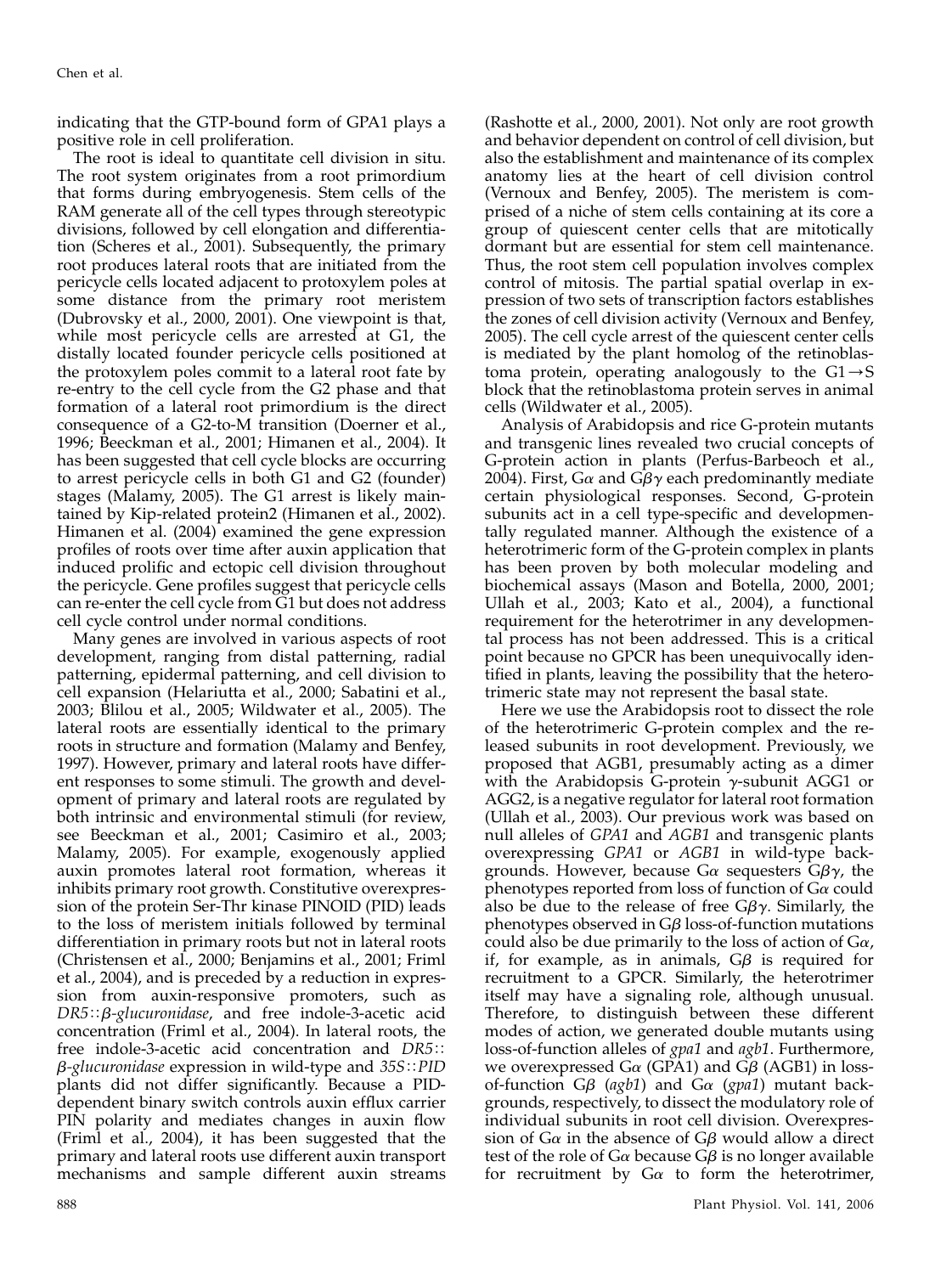whereas overexpression of  $G\beta$  in the absence of  $G\alpha$ would allow a direct test of the role of the  $G\beta$  because the sequestration of  $G\beta$  by  $G\alpha$  is eliminated. A comparison of the phenotypes in these different lines having known proportions of the G-protein subunits would enable us to determine the respective prominence in signaling, which subunits collaborate in signaling, a possible role for the heterotrimer, and aspects of cell proliferation independently modulated by a specific subunit. Such an approach was first successfully utilized in determining the specific roles of the G-protein-complex subunits in controlling asymmetrical division in Drosophila neuroblasts (Schaefer et al., 2001).

Here we provide genetic evidence that both  $Ga$ - and  $G\beta$ -subunits, as well as the heterotrimer itself, distinctly modulate the rate of cell proliferation differently and with different efficacy. These results support our earlier findings that cell proliferation in plants is regulated by heterotrimeric G-protein subunits (Ullah et al., 2001, 2003; Chen et al., 2003), and further extend those findings by demonstrating the differential regulatory roles of individual G-protein subunits in root cell proliferation. To our knowledge, this is the first example of a division of labor among the G-protein subunits and heterotrimer in control of proliferation for a eukaryotic cell in a multicellular organism.

## RESULTS

#### GPA1 and AGB1 Are Expressed in Roots

The results of quantitative real-time PCR and immunoblot analyses indicated that both GPA1 and AGB1 are more strongly expressed in roots than in shoots in young seedlings (Fig. 1, A and B). Using Arabidopsis suspension cells expressing GPA1-cyan fluorescent protein (CFP) or yellow fluorescent protein (YFP)-AGB1, we found that the fusion proteins are preferentially distributed at the cell plate in newly divided cells (Fig. 1C), suggesting a role in cytokinesis. Recently, studies in both invertebrates and vertebrates have revealed an essential function of the heterotrimeric G proteins in positioning of the mitotic spindle and attaching microtubules to the cell cortex, which is distinct from their well-studied role in signal transduction downstream of seven-transmembrane (7TM) receptors (Afshar et al., 2004; Couwenbergs et al., 2004; Du and Macara, 2004; Hampoelz and Knoblich, 2004; Hess et al., 2004; Martin-McCaffrey et al., 2004). To address the molecular mechanism by which the heterotrimeric G-protein complex regulates plant cell proliferation, we chose to examine cell division in roots, an organ where this growth parameter can be dissected both spatially and temporally within a multicellular context  $(i.e.$ not in yeast or in a cell suspension culture).

## G-Protein Mutants Have Defects in Both Primary and Lateral Root Development

The morphological differences observed between wild-type and *gpa1* and *agb1* plants were ascribed to



Figure 1. GPA1 and AGB1 expression. A, Both GPA1 and AGB1 transcripts are expressed at higher levels in roots than in shoots. Transcripts were analyzed in 7-d-old, light-grown seedlings. B, GPA1 protein level (45 kD) is higher in the root than that in the shoot. GPA1 protein level was analyzed in 7-d-old, light-grown seedlings. The lower band is a nonspecific band recognized by the anti-GPA1 peptide antibody, which often shows up in gpa1 mutant background. C, GPA1 and AGB1 cellular localization. Both GPA1-CFP and YFP-AGB1 localize at the plasma membrane. Both GPA1-CFP and YFP-AGB1 accumulate at the nascent cell plates in dividing Arabidopsis cells. Cells were taken from a population of suspension cells transformed with 35S:GPA1-CFP or 35S:YFP-AGB1 binary vector. No CFP or YFP fluorescence was detected in untransformed cells. 35S:GPA1-CFP and 35S:YFP-AGB1 constructs rescued gpa1-4 and agb1-2 mutants, respectively (data not shown), indicating that the fusion proteins are functional.

differences in cell proliferation rate and not histogenesis (Ullah et al., 2001, 2003). We show that root growth rate in agb1-2 mutants was greater than Columbia (Col)-0 wild type, whereas gpa1-3 and gpa1-4 mutants have wild-type root growth rate (Supplemental Fig. 1). Root growth rate combines the rate at which the RAM produces cell derivatives that are recruited into the distal root and the rate at which these derivatives subsequently elongate. However, it is possible to indirectly calculate both parameters (described in ''Materials and Methods"). agb1-2 and gpa1 (gpa1-3 and gpa1-4) mutants had more and fewer lateral roots, respectively (Supplemental Fig. 1). The formation of a lateral root requires an initiation of division of one pericycle cell, arguably at the G2/M transition (Doerner et al., 1996; Beeckman et al., 2001; Himanen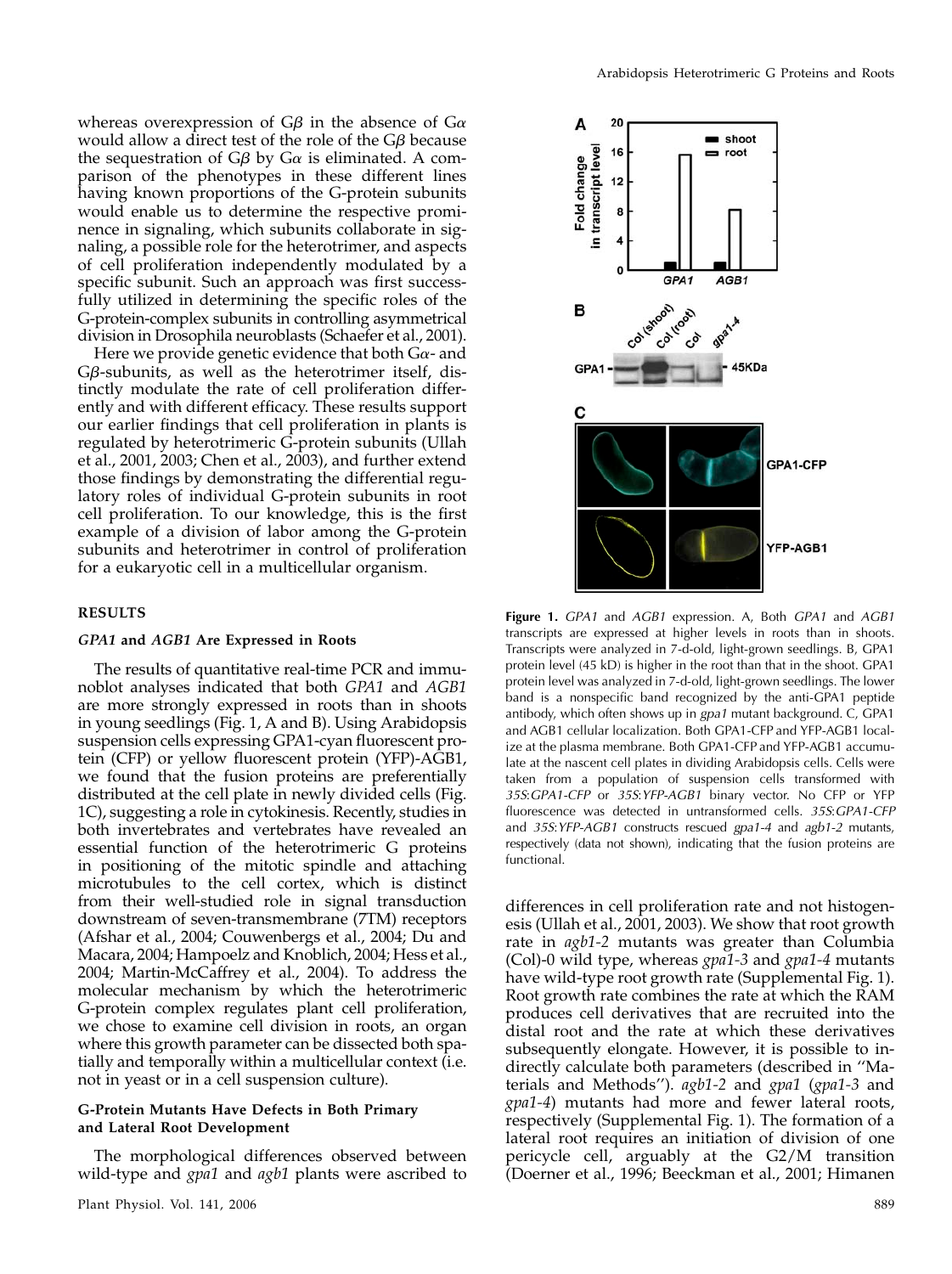et al., 2004). Therefore, the number of lateral roots indicates the number of cell cycle entry events (Malamy and Benfey, 1997). We determined both the rate of cell production in the primary RAM and the number of lateral roots to pinpoint the role of G-protein subunits in cell division in two different root cell types and compared and contrasted them.

For clarity, data on only one allele of the gpa1 (gpa1-4) and agb1 (agb1-2) single mutants and one allele of the gpa1 agb1 double mutant (gpa1-4 agb1-2) are presented. These same single mutant alleles were used to generate the double and triple mutant combinations with gcr1 (Chen et al., 2004) or with Atrgs1 (Fig. 4). Data on the second allele of the gpa1 single mutant, gpa1-3, and the second allele of the *gpa1 agb1* double mutant, *gpa1*-3 agb1-2, are identical to those of gpa1-4 and gpa1-4 agb1-2, respectively (Supplemental Figs. 1 and 2). The  $agb1-1$  allele (Lease et al., 2001) is a point mutation mutant that behaved differently from  $a\bar{g}b1-2$  mutant in the primary root growth assay (i.e. segregating phenotype), though it behaved similarly to agb1-2 in the lateral root formation assay (Supplemental Fig. 2), implying that it is not a null allele or that additional mutations are present. Consistent with this, we detected a larger AGB1 transcript in agb1-1 mutants (data not shown). Because agb1-2 was shown to be transcript null (Ullah et al., 2003) and because a 35S:AGB1 construct completely rescued the agb1-2 mutant phenotype (Tables I and II), only the *agb*1-2 mutant was used for this study.

## agb1-2 Is Epistatic to gpa1-4

Combination of the two loss-of-function alleles, agb1-2 and gpa1-4, conferred longer primary roots and more lateral root phenotypes similar to the agb1-2 mutant allele acting alone (Supplemental Fig. 1). This

genetic relationship was also the case for auxininduced adventitious root formation in hypocotyls (Supplemental Fig. 2). While the focus of this study is on cell division in the root, for completeness sake we examined non-root phenotypes of G-protein mutants and found that, for all scorable traits, the agb1-2 mutant allele was epistatic to the *gpa1-4* allele (Fig. 2).

## AGB1 Modulation of Cell Proliferation in the Primary Root May Require a Functional GPA1

If G-protein-coupled signaling in Arabidopsis follows the mechanism of action established in animal systems, a comparison of the phenotypes of these single and double mutants permits prediction of which subunit, namely, the activated  $\bar{G}\alpha$ , the  $G\beta\gamma$ dimer, and/or the heterotrimeric complex, facilitates the primary signal transduction leading to root growth and lateral root formation. For example, because activation of the G $\alpha$ -subunit leads to release of the G $\beta\gamma$ dimer, opposite phenotypes, such as lateral root formation for *gpa1* and *agb1* null mutations, are generally interpreted to mean that the  $G\beta\gamma$ -subunit is the predominant form regulating pericycle cell division. Because the  $G\beta\gamma$ -dimer is required for proper coupling of  $G\alpha$  to its receptor in animal cells, phenotypes that are similar in *gpa1* and *agb1* mutants are generally interpreted to mean that either the  $Ga$ -subunit is the predominant active form or that the heterotrimeric complex is signaling. Because GPA1 and AGB1 form a molecular complex, mechanistic interpretations of epistasis relationships are precarious. Therefore, to address these issues, we overexpressed GPA1 or AGB1 in agb1 or gpa1 mutant backgrounds, respectively. This enabled us to dissect the individual roles of  $\alpha$  and  $\beta/\gamma$ G-protein subunits as well as the heterotrimer in root

Table I. Rates of cell production in the primary root of gpa1 and agb1 mutants and transgenic lines overexpressing GPA1 or AGB1

Root elongation rate and cortical root cell length were collected from at least 10 seedlings. sE is indicated. Pairwise Student's t test was used to compare values to the control (1). \*, Significant ( $P = 0.05$ ); \*\*, highly significant ( $P = 0.01$ ).

| Genotype                | Root Elongation Rate | Cortex Cell Length | Cell Production Rate |
|-------------------------|----------------------|--------------------|----------------------|
|                         | $\mu$ m/h            | $\mu$ m/cell       | cell/h               |
| No transgene            |                      |                    |                      |
| $(1)$ Col               | $176.67 \pm 12.11$   | $175.43 \pm 18.34$ | $1.01 \pm 0.05$      |
| $(2)$ gpa1-4            | $180.00 \pm 14.15$   | $171.66 \pm 20.22$ | $1.05 \pm 0.06$      |
| $(3)$ agb1-2            | $290.83 \pm 16.68$   | $176.53 \pm 19.48$ | $1.65 \pm 0.10^{**}$ |
| $(4)$ gpa1-4 agb1-2     | $309.67 \pm 21.52$   | $180.50 \pm 21.13$ | $1.72 \pm 0.12**$    |
| Overexpression of GPA1: |                      |                    |                      |
| $(5)$ in Col            | $128.62 \pm 10.20$   | $151.24 \pm 18.13$ | $0.85 \pm 0.04*$     |
| $(6)$ in gpa1-4         | $180.02 \pm 13.36$   | $166.13 \pm 21.12$ | $1.08 \pm 0.08$      |
| $(7)$ in agb1-2         | $300.00 \pm 17.62$   | $181.66 \pm 20.22$ | $1.65 \pm 0.11**$    |
| $(8)$ in gpa1-4 agb1-2  | $303.86 \pm 22.64$   | $177.46 \pm 20.54$ | $1.71 \pm 0.10^{**}$ |
| Overexpression of AGB1: |                      |                    |                      |
| $(9)$ in Col            | $132.50 \pm 9.48$    | $166.59 \pm 19.72$ | $0.80 \pm 0.05$ **   |
| $(10)$ in gpa1-4        | $186.67 \pm 16.62$   | $169.46 \pm 19.22$ | $1.10 \pm 0.09$      |
| $(11)$ in agb1-2        | $162.50 \pm 15.48$   | $175.87 \pm 21.04$ | $0.92 \pm 0.08$      |
| $(12)$ in gpa1-4 agb1-2 | $187.50 \pm 16.58$   | $177.03 \pm 19.68$ | $1.06 \pm 0.08$      |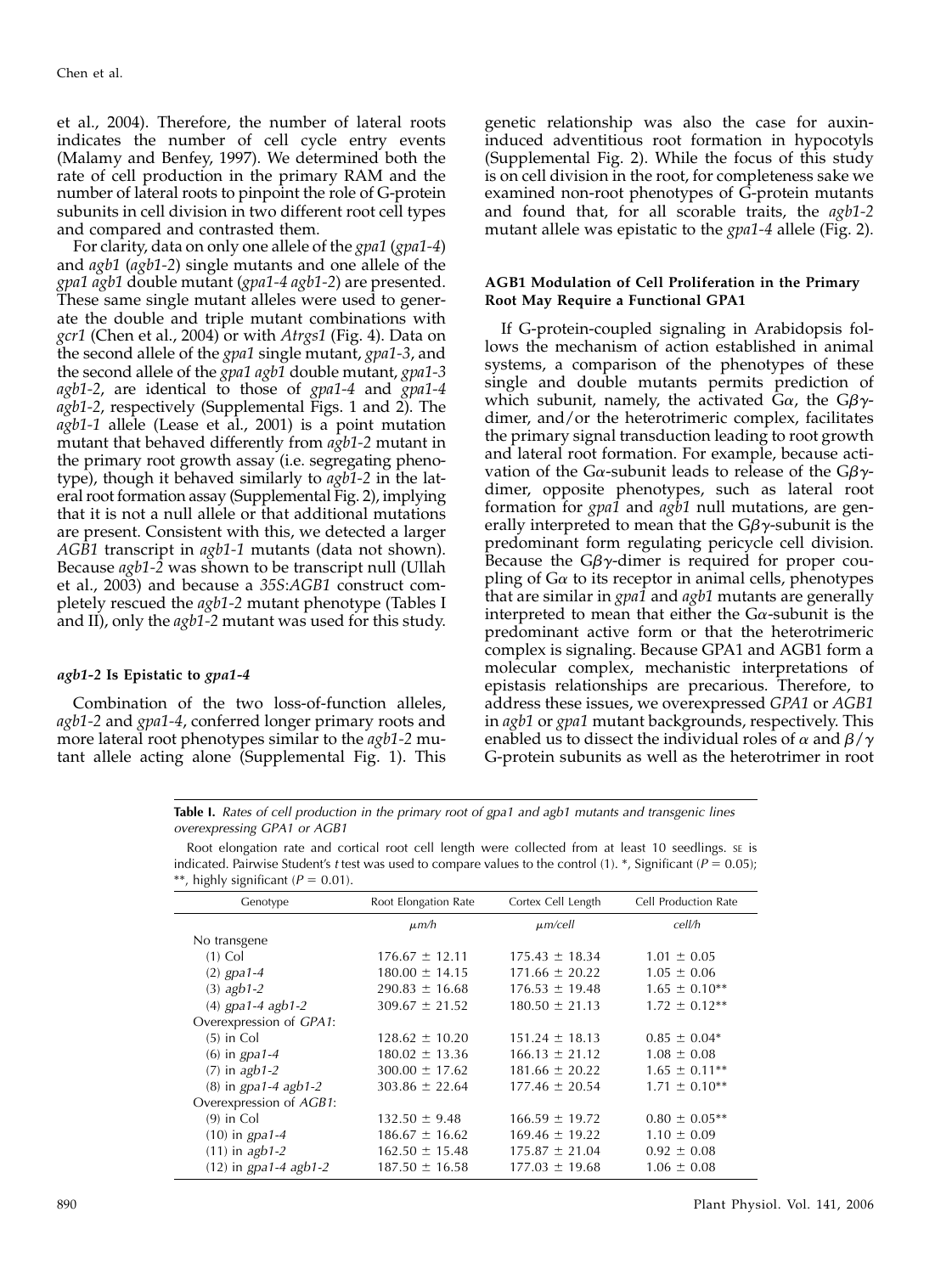| <b>Table II.</b> Lateral root numbers of gpa1 and agb1 mutants and |  |
|--------------------------------------------------------------------|--|
| transgenic lines overexpressing GPA1 or AGB1                       |  |

Lateral roots were counted from 9-d-old, light-grown seedlings. Shown are the average numbers of lateral roots from at least 10 seedlings with associated se. Pairwise Student's  $t$  test was used to compare values to the control (1). \*, Significant ( $P = 0.05$ ); \*\*, highly significant ( $P = 0.01$ ).

| Genotype                | Lateral Root No. | $t$ Value |
|-------------------------|------------------|-----------|
| No transgene            |                  |           |
| $(1)$ Col               | $5.2 \pm 0.58$   |           |
| $(2)$ gpa1-4            | $3.4 \pm 0.42$   | $2.51*$   |
| $(3)$ agb1-2            | $14.6 \pm 1.30$  | $6.61**$  |
| $(4)$ gpa1-4 agb1-2     | $14.2 \pm 1.26$  | $6.49**$  |
| Overexpression of GPA1: |                  |           |
| $(5)$ in Col            | $7.7 \pm 0.80$   | $2.26*$   |
| $(6)$ in gpa1-4         | $5.8 \pm 0.60$   | 0.72      |
| $(7)$ in agb1-2         | $15.1 \pm 1.26$  | $7.14**$  |
| $(8)$ in gpa1-4 agb1-2  | $14.7 \pm 1.32$  | $6.59**$  |
| Overexpression of AGB1: |                  |           |
| $(9)$ in Col            | $3.3 \pm 0.52$   | $2.44*$   |
| $(10)$ in gpa1-4        | $3.0 \pm 0.44$   | $3.02**$  |
| $(11)$ in agb1-2        | $4.0 \pm 0.45$   | 1.63      |
| $(12)$ in gpa1-4 agb1-2 | $3.5 \pm 0.48$   | $2.26*$   |

cell proliferation. For example, we reasoned that a phenotype from overexpression of AGB1 in the absence of GPA1 precludes the interpretation of GPA1 sequestration. Similarly, overexpression of GPA1 in the absence of AGB1 enables a direct test of an individual GPA1 role in root cell proliferation because AGB1 is no longer available for recruitment by GPA1 to form the heterotrimer.

The expression levels of GPA1 protein in  $35S::GPA1$ transgenic lines were examined by immunoblot analysis using antibodies directed against the C terminus of GPA1. Because an exhausted attempt to make specific antibodies to the Arabidopsis  $G\beta$ -subunit failed, AGB1 transcript levels were measured by quantitative real-time PCR as an indirect assessment of AGB1 levels in overexpressing lines (Fig. 3). Based on the GPA1 protein levels in transgenic lines overexpressing GPA1 and the AGB1 transcript levels in transgenic lines overexpressing AGB1, two independent transgenic lines were chosen from each transformation for subsequent analyses of root cell division. These independent transgenic lines are designated by parentheses in Figure 3A or labeled with line numbers in Figure 3B. Subsequently, the data collected from these two independent transgenic lines were pooled and presented in Tables I and II, with corresponding statistical tests.

The increased root growth in both agb1-2 single and gpa1-4 agb1-2 double mutants was due to an increased cell production in the RAM (Table I, 1–4). Moreover, overexpression of AGB1 confers decreased cell production in the RAM (Table I, compare 1 and 9), demonstrating that the cell production rate in wildtype RAMs is not at basal level. The capacity for a lower cell production rate than for the control is a

critical point as it enabled us to assign meaning to a ''no change in rate'' phenotype observed in the other genotypes overexpressing individual subunits. Combining both loss- and gain-of-function results in the wild-type background indicated that AGB1 is an attenuator of cell division in the primary root.

We tested if the attenuation of root cell division by AGB1 requires a functional GPA1. We examined overexpression of AGB1 in the absence of GPA1 and determined if cell division in the RAM is altered. Overexpression of AGB1 in the agb1 mutant complemented the primary root phenotype (Table I), indicating that the transgene is functional. When AGB1 was overexpressed in gpa1 or gpa1 agb1 mutant backgrounds, no effect on primary root growth was observed (Table I, compare 9, 10, 11, and 12), indicating that AGB1 action requires a functional GPA1. This suggests that either  $G\alpha$  acts downstream of AGB1 or that the intact heterotrimeric complex itself acts to modulate cell division in the RAM.

To distinguish between these two possibilities, the reciprocal experiment was performed. We examined overexpression of GPA1 in the absence of AGB1 and determined if cell division in the RAM is altered. We found that ectopic expression of GPA1 in a background containing AGB1 reduced cell proliferation (Table I, compare 1–5). However, this decrease in cell proliferation by additional GPA1 required a functional AGB1 (Table I, compare 5–8). These results are consistent with the conclusion that the heterotrimeric state of the G-protein complex is required to negatively modulate cell proliferation in the RAM. A signaling role for the intact heterotrimeric complex is rare but not unprecedented (Peleg et al., 2002), although this is the first report, to our knowledge, for a role by the heterotrimer in cell division.

## AtRGS1 Works Together with the Heterotrimeric G Proteins to Modulate Cell Division in the Primary Root

We previously identified a 7TM protein, RGS1, as the sole regulator of G-signaling protein in Arabidopsis (Chen et al., 2003). RGS1 contains an RGS domain at its C terminus, preferentially binds to the activated form (GTP bound) of GPA1, and negatively regulates G-protein signaling by accelerating the GTPase activity of  $Ga$ -subunits (GAP activity). Loss of function of rgs1 resulted in increased cell production in the primary root, whereas it had no significant effect on lateral root formation (Chen et al., 2003). With a single RGS gene in Arabidopsis, it was possible to increase the pool of the activated (GTP-bound) form of GPA1 by disruption of RGS1 (rgs1-2; Chen et al., 2003). As shown in Figure 4A, an increase in activated  $Ga$  conferred a statistically significant increase in cell production in the primary root in the presence of a functional Gb-subunit.

We further generated double and triple mutants among gpa1-4, agb1-2, and rgs1-2 loss-of-function mutants to test the genetic interaction between RGS1 and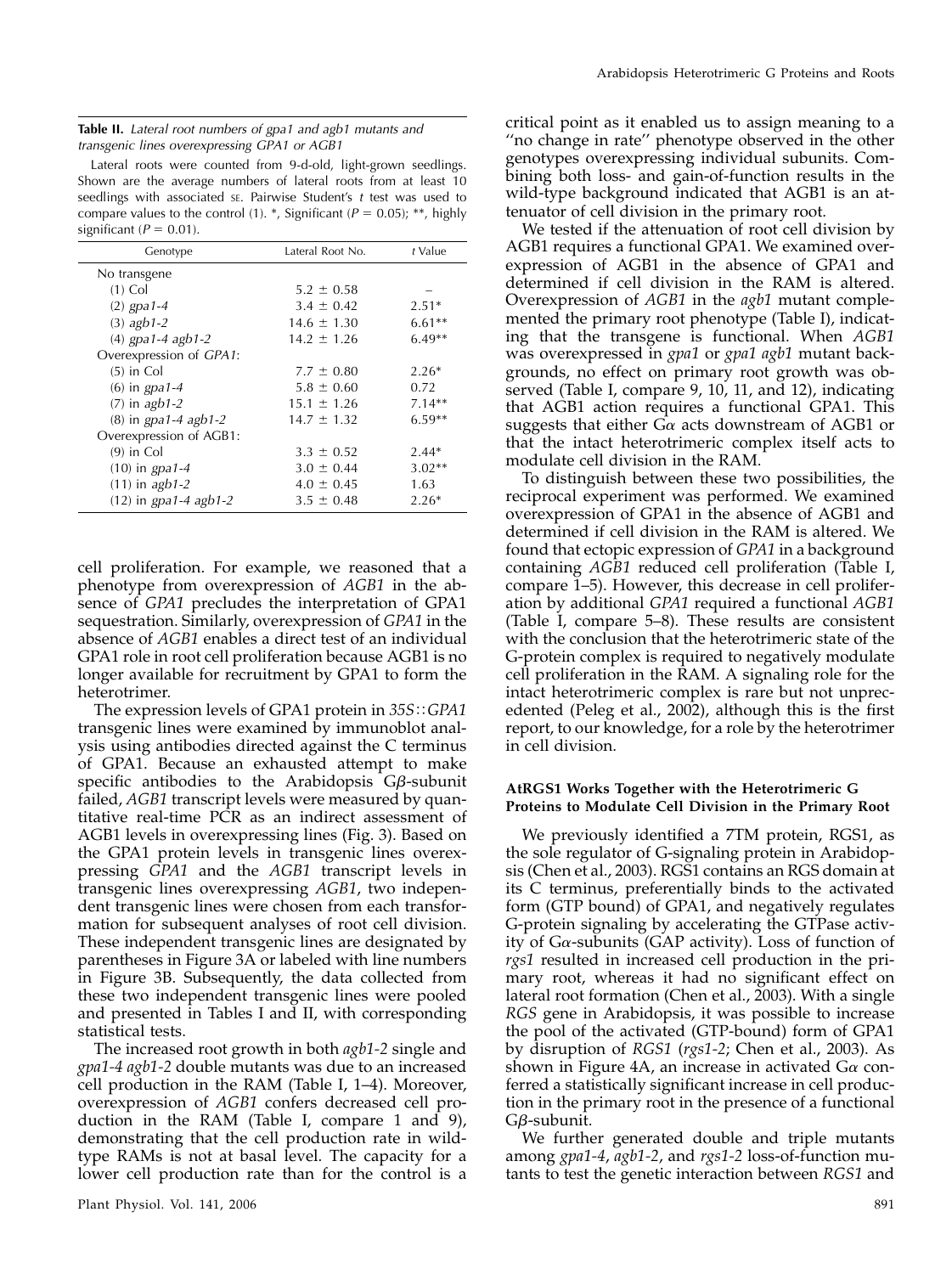Chen et al.



Figure 2. Phenotype of gpa1 agb1 double mutant. A, gpa1 mutants are protein null. B, RT-PCR of gpa1 agb1 double mutants. ACTIN2 primers were added together with GPA1 or AGB1 primers in each PCR reaction. C, Phenotype of 2-d-old, dark-grown seedlings. D, Phenotype of 10-d-old, light-grown seedlings. Arrows indicate that both agb1 and gpa1 agb1 double mutant have large and round cotyledons. E, Lengths of hypocotyls and degrees of hook opening. Thelengths of hypocotylsweremeasuredfrom 2-d-old, dark-grown and 10-d-old, light-grown seedlings, respectively. The degrees of hook opening were measured from 2-d-old, dark-grown seedlings. Shown are the average lengths of hypocotyls from at least 20 seedlings  $\pm$  sp. F, Phenotype of 43-d-old plants. The plants were grown at 8 h (light)/16 h (dark) short-day conditions. Shown below are the tenth rosette leaves. G, Phenotype of rosette leaves of mature plants. The whole rosette leaves were taken from plants upon flowering. The numbers of rosette leaves are indicated, and the flower buds are asterisked. H, The phenotype of flower. I, The phenotype of the stigma of silique.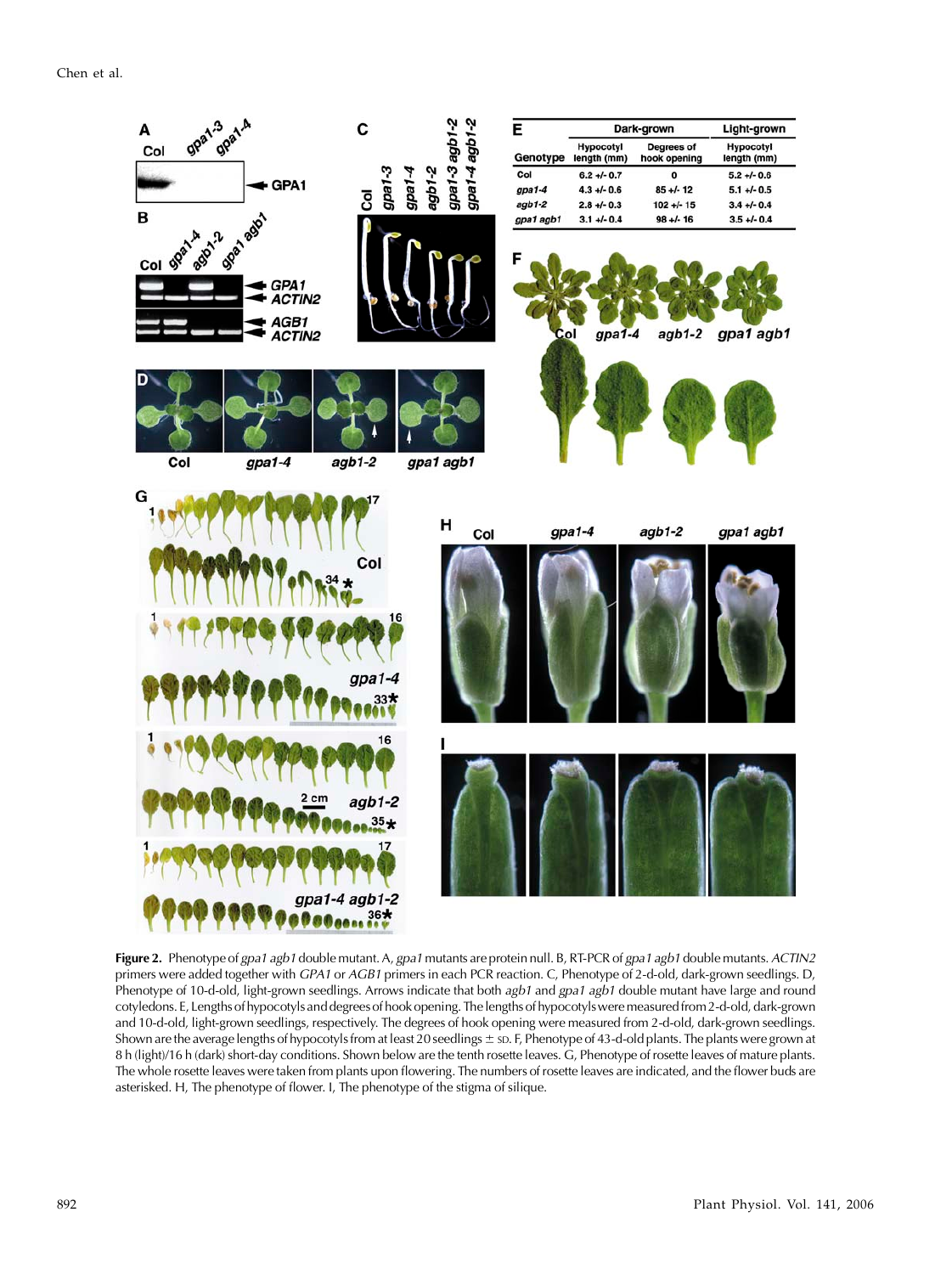

Figure 3. Overexpression of GPA1 and AGB1 in gpa1 and agb1 single and double mutant backgrounds. A, Immunoblot analyses of GPA1 protein levels in 35S: GPA1 transgenic lines. Those independent transgenic lines used in subsequent studies are designated by parentheses. B, Quantitative real-time PCR analysis of AGB1 transcript levels in 35S:AGB1 transgenic lines. The transcript levels of AGB1 in independent transgenic lines harboring 35S:AGB1 in wild-type Col-0 (lines W5 and  $W13$ ), gpa1-4 (lines a4 and a8), agb1-2 (lines b3 and b14), and gpa1-4 agb1-2 (lines ab7 and ab14) backgrounds were examined.

the heterotrimeric G-protein-complex genes in the regulation of root cell division by measuring the cell production rate in the primary root and lateral root formation in these double and triple mutants. We found that the stimulatory effect in the rgs1-2 mutant was abrogated in the absence of GPA1 (Fig. 4A), suggesting that RGS1 acts through GPA1 to regulate cell division in the primary root. Both rgs1 and agb1 mutants had increased cell production in the primary root, but no additive or synergistic effects were observed in rgs1 agb1 and rgs1 gpa1 agb1 double and triple mutants (Fig. 4A), indicating that RGS1 acts in the same pathway with the heterotrimeric G-proteincomplex genes. Again, while the focus here is on root cell proliferation, for completeness sake we extended our investigation to aerial phenotypes. For all other scorable traits, the  $gpa1-4$  and  $agb1-2$  mutants were epistatic to the rgs1-2 allele (Fig. 5).

## AGB1 Inhibits Lateral Root Formation

Previously, we proposed a model in which AGB1 acts downstream of GPA1 and negatively regulates lateral root formation (Ullah et al., 2003). Here we analyzed gpa1 agb1 double mutant and transgenic lines overexpressing GPA1 or AGB1 in agb1 or gpa1 mutant backgrounds, respectively, to test this model. The opposite phenotypes of *gpa1* and *agb1* single mutants in lateral root formation permitted a robust epistasis analysis. The gpa1 agb1 double mutant phenocopied the



Figure 4. Analyses of cell production in the primary root and lateral root formation of double and triple mutants among Atrgs1, gpa1, and agb1 mutants. A, Rate of cell production in the primary root. Primary root elongation rate and cortical root cell length were collected from at least 10 seedlings. At least 20 cortical cells at the mature root region were measured in each seedling. The rate of cell production was calculated as the rate of primary root elongation divided by the cortical cell length. Shown are means  $\pm$  sp of at least 10 seedlings. B, The number of lateral roots. The numbers of lateral roots were counted on 9-d-old roots. Shown are the average numbers of lateral roots from at least 10 seedlings  $\pm$  sp. Pairwise Student's t test was used to compare values to the wild type (Col). \*, Significant ( $P = 0.05$ ); \*\*, highly significant ( $P = 0.01$ ).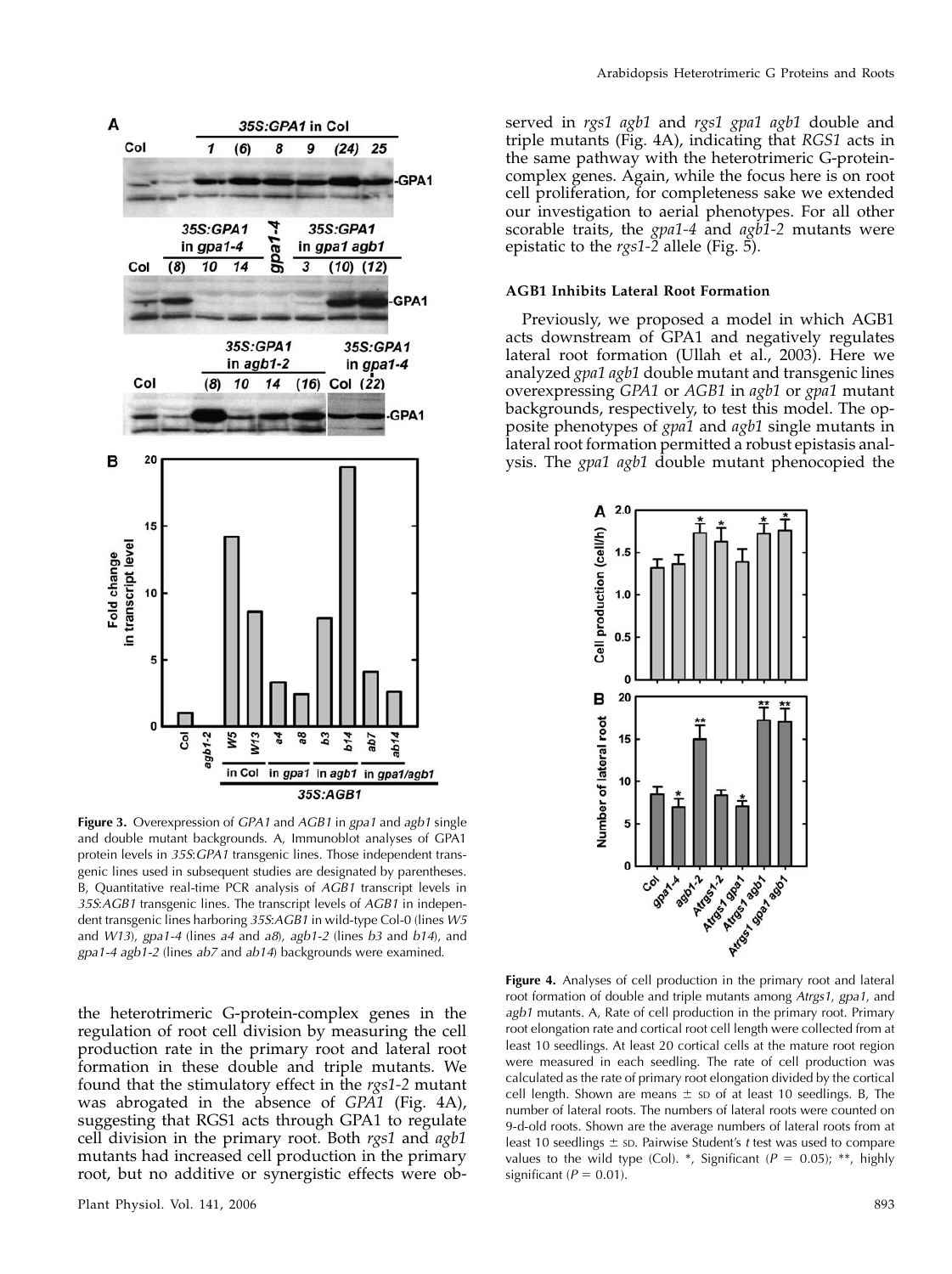

Figure 5. Phenotypic analyses of double and triple mutants among Atrgs1, gpa1, and agb1 mutants. A, Phenotypes of 2-d-old, dark-grown seedlings. B, Lengths of hypocotyls and degrees of hook opening of 2-dold, dark-grown seedlings. Shown are means  $\pm$  sp of at least 20 seedlings. C, Phenotype of 43-d-old plants. The plants were grown at 8 h (light)/16 h (dark) short-day conditions. Shown on top are the tenth rosette leaves. In the dark, Atrgs1 mutants had longer hypocotyl and closed hook, whereas gpa1 and agb1 mutants had shorter hypocotyl and partially opened hook. Atrgs1 gpa1 double mutant phenocopied the gpa1 single mutant, and Atrgs1 agb1 and Atrgs1 gpa1 agb1 double and triple mutants phenocopied the agb1 single mutant. Of light-grown plants, Atrgs1 gpa1 and Atrgs1 agb1 double mutants phenocopied the gpa1 and agb1 single mutants, respectively, in terms of shape of rosette leaves and size of the rosette. Atrgs1 gpa1 agb1 triple mutant phenocopied the agb1 single mutant.

agb1 single mutant lateral root phenotype (Table II, compare  $1-4$ ), indicating that the  $agb1-2$  allele is epistatic to gpa1-4.

gpa1 mutants produced fewer lateral roots than the wild type. Overexpression of GPA1 in the gpa1-4 mutant restored the number of lateral roots in the mutant to the wild-type level (Table II, 6), indicating that the GPA1 transgene was functional. We observed an increased number of lateral roots when GPA1 was overexpressed in the wild-type background (Table II, compare 1 and 5). However, overexpression of GPA1 in the agb1 or gpa1 agb1 mutant backgrounds did not further increase the number of lateral roots of these mutants (Table II, 7 and 8), indicating that GPA1 acts through AGB1. The most likely explanation of this observation is that overexpression of GPA1 sequesters AGB1 into the heterotrimeric complex.

Overexpression of AGB1 complemented the agb1 mutant phenotype of excessive lateral root formation

(Table II, 11), indicating that the AGB1 transgene was functional. When AGB1 was overexpressed, a decrease in lateral root formation was observed compared to the no-transgene controls, regardless of the presence or absence of GPA1 (Table II, 10 and 12). Because loss of function of AGB1 promotes lateral root formation while overexpression of AGB1 inhibits it, we conclude that AGB1 is a negative modulator of lateral root formation. These results also support the notion that AGB1 acts downstream of GPA1 and that AGB1 can function independently of GPA1 in regulating lateral root formation.

Moreover, an increase in the activated form of GPA1 through a loss-of-function allele of rgs1 did not affect the lateral root formation, either in the wild-type background or in the *gpa1* and *agb1* single or double mutant backgrounds (Fig. 4B), indicating that the interaction of RGS1 and the heterotrimeric G-protein complex may not be required for the regulation of lateral root formation.

Taken together, the data of *gpa1* and *agb1* single and double mutants and of transgenic lines overexpressing GPA1 and AGB1 in different mutant backgrounds support a testable model in which AGB1 acts downstream of GPA1 to inhibit lateral root formation.

## DISCUSSION

Based on cell proliferation and lateral root formation in roots of gpa1, agb1, and rgs1 single, double, and triple mutants and of transgenic lines overexpressing GPA1 or AGB1 in agb1 or gpa1 mutant backgrounds, we propose the following working model for the heterotrimeric G-protein complex in root cell division (Fig. 6). First, the heterotrimeric complex itself attenuates cell division in the primary roots. In lieu of structural data for the heterotrimeric complex, the term heterotrimer is used in a genetic sense here, but the most likely interpretation is indeed that the inactive state of  $G\alpha$  within its heterotrimeric physical state is the attenuating structural form. The question of whether or not complete dissociation of an activated  $G_{\alpha}$  from the heterotrimeric complex occurs has recently been raised (Frank et al., 2005) but does not constrain our present interpretation. Second, the GTP-bound form of GPA1 accelerates cell division in the RAM. Third, the  $G\beta\gamma$ -dimer inhibits cell division in the pericycle founder cells. However, the exact position at which each signaling element influences the cell cycle is not known at present (discussed below).

The model shown in Figure 6 is unique in that both the active and inactive states of GPA1 have opposite modulatory functions. Another aspect of this model is the potential role for RGS1 in regulating the GPA1 state. As described above, RGS1 is unusual in that it contains both a 7TM domain and a functional RGS domain. RGS1 could serve on its own as the membrane scaffold, the guanine nucleotide-exchange factor, and/ or the GAP protein. This membrane signaling platform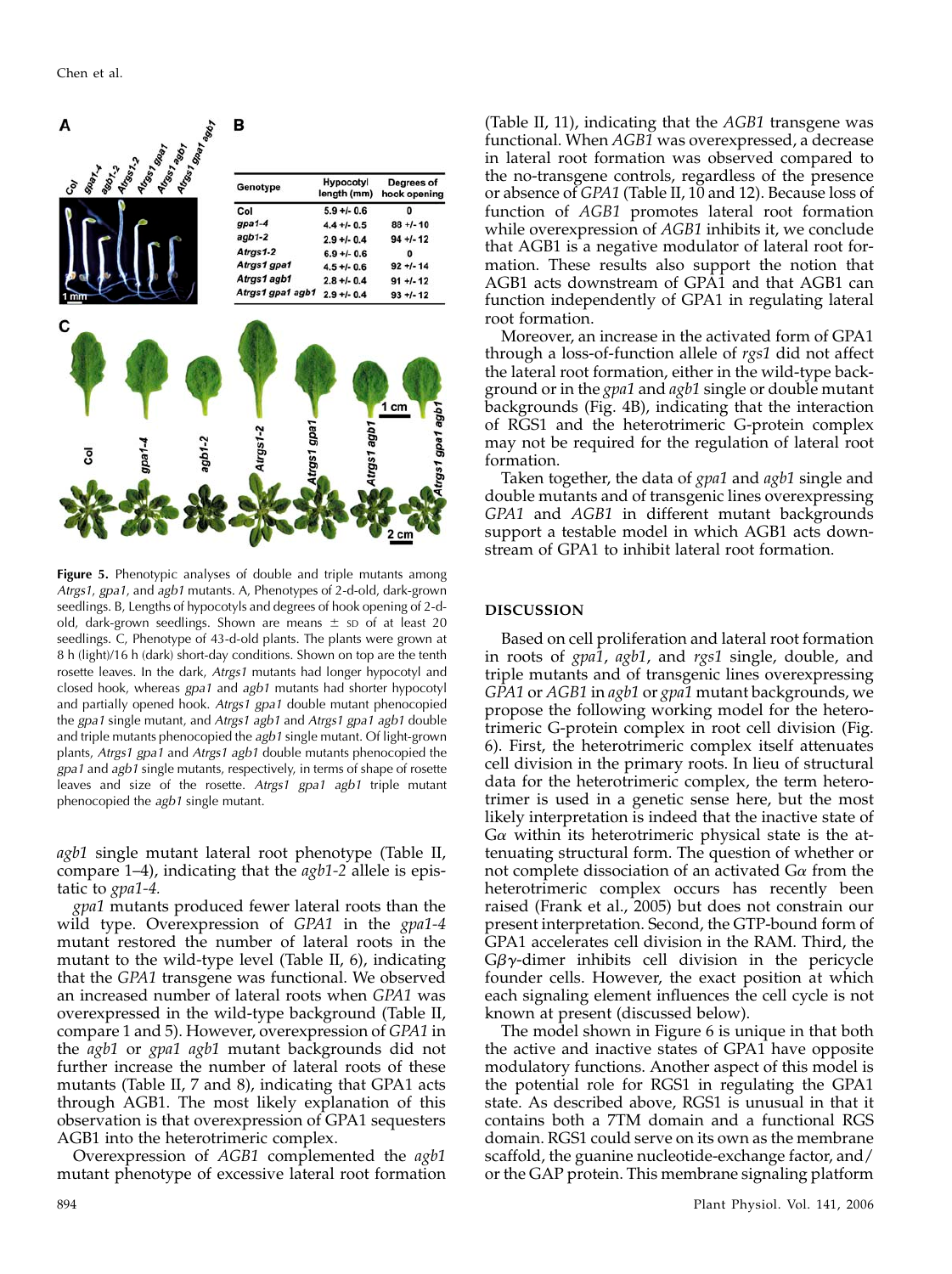

Figure 6. Working model for the heterotrimeric G-protein modes of action in root cell division. Shown here is the classical heterotrimeric G-protein activation-deactivation cycle. Ligand binding (gray ovals) to its cognate 7TM cell surface receptor activates receptor-mediated GDP/ GTP exchange on the  $\alpha$ -subunit (G $\alpha$ ), causing dissociation of G $\alpha$  from the  $\beta\gamma$ -dimer (G $\beta\gamma$ ). Both activated G $\alpha$ -subunit and G $\beta\gamma$ -dimer bind to downstream target proteins, which results in the relevant cellular responses. Intrinsic GTPase activity of  $Ga$  hydrolyzes GTP to GDP, thereby allowing G $\alpha$  to reassociate with the G $\beta\gamma$ -dimer. RGS proteins accelerate the intrinsic GTPase activity of the  $Ga$ -subunit, thus returning the heterotrimer to its basal GDP-bound state. G $\alpha$ , GPA1; G $\beta$ , AGB1;  $G\gamma$ , AGG1/AGG2. RGS1 is a 7TM protein with a functional RGS box shown to accelerate the intrinsic GTPase activity of GPA1. Shown here are the resting (left and right) and activated states (middle) states of the G-protein complex with RGS1. Arrows depict acceleration and bars indicate attenuation of cell division. It is proposed here that RGS1 controls the G-protein state through its GTPase-accelerating function (GAP activity). The effect of RGS1 on the heterotrimer is depicted by a dashed double line. GPA1 is a positive modulator of cell production in RAM, whereas the heterotrimer is a negative modulator. The heterotrimer may not have a modulatory role in lateral root formation. AGB1 is the primary subunit that regulates lateral root formation. GPA1 inhibits AGB1 action presumably by the sequestration of AGB1 to reform the heterotrimer.

could serve to integrate signals that modulate cell proliferation. One signal known to influence cell proliferation is D-Glc. We (J.P. Taylor and A.M. Jones, unpublished data) have shown that applied D-Glc causes the wild-type cells at the root tip to stop dividing and expand dramatically, whereas cells lacking the G $\alpha$ -subunit are less responsive to D-Glc. RGS1 may be a sugar-regulated GAP on GPA1, consistent with the proposed model. This model is consistent with our published data that overexpression of a constitutively active form of GPA1,  $GPA1^{Q222L}$ , and loss of rgs1 function have no effect on lateral root formation (Chen et al., 2003; Ullah et al., 2003; Fig. 4).

Mutations that alter root development can be divided into three classes: mutations that affect (1) both primary and lateral roots; (2) the primary root but not the lateral root; and (3) the lateral root but not the primary root. For example, the alf4-1 allele prevents initiation of lateral roots but does not affect the primary

root (Celenza et al., 1995). ALF4 encodes a plantspecific, nuclear-localized protein (DiDonato et al., 2004). Although auxin has been shown to be a critical stimulus for the initiation of the developmental program for lateral root formation, it was found that ALF4 functions independently of auxin signaling. Instead, ALF4 maintains the pericycle in the mitotically competent state needed for lateral root formation. We show here that mutations in G-protein-signaling components spread all three root mutant classes. For example, agb1-2 mutants have a longer primary root and more lateral roots (class 1), rgs1 mutants have a longer primary root but the lateral roots are wild type (class 2), and gpa1 mutants have fewer lateral roots but the primary root is near wild type (class 3). Null mutants of the putative GPCR in Arabidopsis, gcr1 (Chen et al., 2004; Pandey and Assmann, 2004), did not show any defects in primary and lateral root development under normal growth and development conditions (Pandey et al., 2006). The downstream effectors for GPA1 or AGB1 in regulating primary and lateral root development remain unknown. It is not clear if mutations in GPA1 interacting proteins, AtPirin1 (Lapik and Kaufman, 2003) and PLD $\alpha$ 1 (Zhao and Wang, 2004), have any defects in root development. It would also be informative to test if loss of function of AGG1 or AGG2 (not yet available) affects root development.

Cell elongation also is required for root development. Root growth and architecture involves a balance between cell production in the apical and lateral root meristems and the subsequent elongation of those cells. This raises an interesting complexity if these two processes involve cross-regulation through G proteins. We do not rule out possible roles of GPA1 and AGB1 in cell elongation in both primary and lateral root development. For example, the length of cortex cells was reduced in roots of transgenic lines overexpressing GPA1 (Table I), implying that GPA1 may inhibit root cell elongation. It is unclear if this altered cell elongation is due to an indirect effect of altered cell division because cell division and cell elongation are often found to compensate for each other (Jones et al., 1998).

The precise nuclear stage in the cell cycle for the modulatory target in the RAM and pericycle by the heterotrimeric G-protein complex and  $G_{\alpha}$  is unclear. However, overexpressing GPA1 in synchronized tobacco (Nicotiana tabacum) BY-2 suspension cells shortened the G1 phase of the cell cycle, suggesting its cell-cycleaccelerating function targets this stage (Ullah et al., 2001). Recent studies support the G2 re-entry hypothesis for lateral root initiation, at least for founder cells quite distal to the RAM (for review, see Beeckman et al., 2001; Casimiro et al., 2003; Malamy, 2005). Because AGB1 acts downstream of GPA1 to negatively regulate lateral root formation, AGB1 may specifically inhibit G2 re-entry of pericycle founder cells.

In conclusion, this work, to our knowledge, represents the first in planta study of the role of a heterotrimeric G protein in modulation of cell proliferation. It does so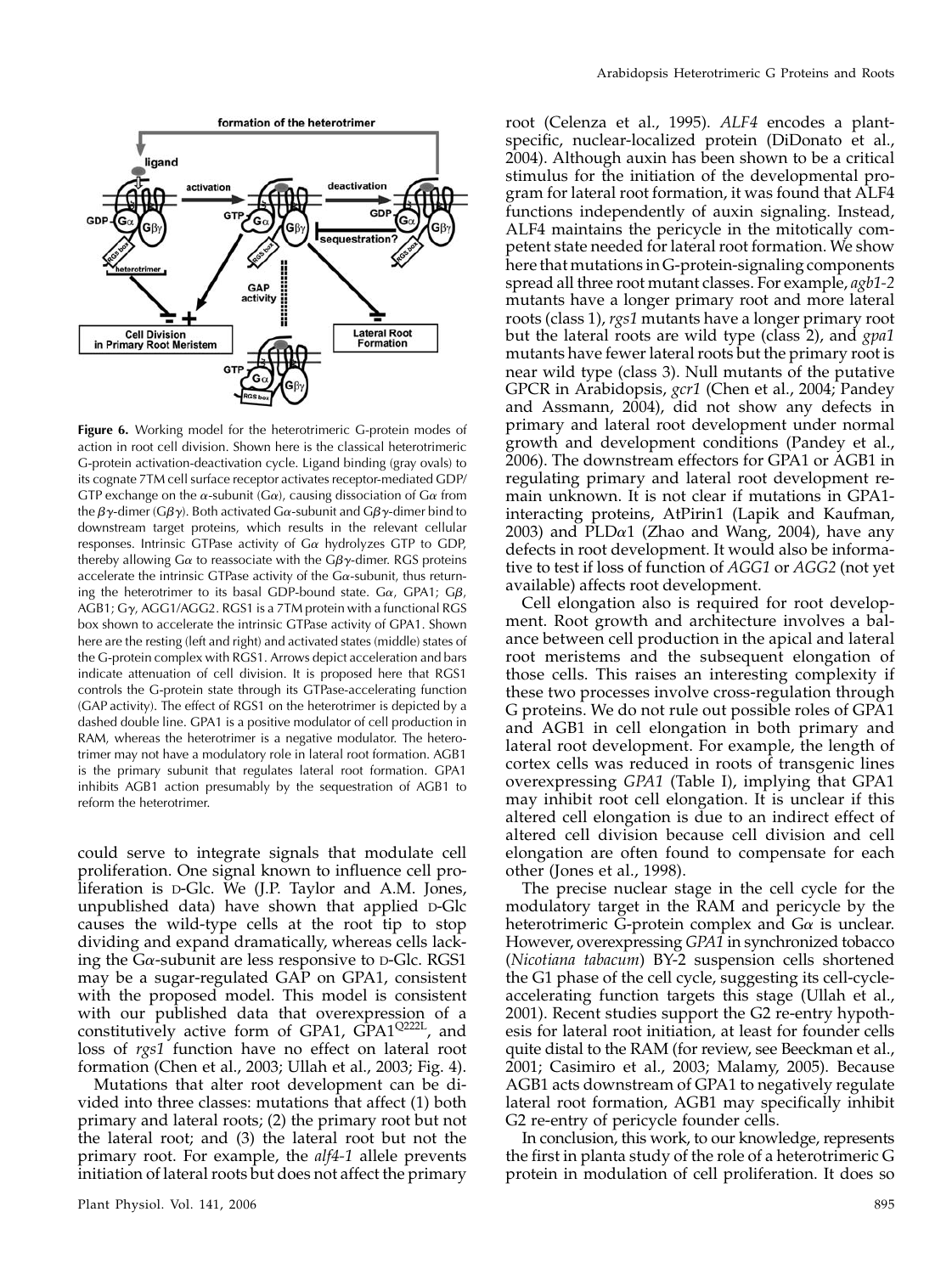within the context of root growth and architecture. The multicellular root provides the cellular heterogeneity to analyze integrative signaling, but this work should be combined with future studies using synchronizable cells in culture with altered G-protein elements so that the precise phases of the cell cycle that are modulated differentially by G-protein subunit may be determined.

## MATERIALS AND METHODS

#### gpa1 and agb1 Single and Double Mutants

All mutants Arabidopsis (Arabidopsis thaliana) are in the Col background (Col-0). T-DNA insertion mutant alleles of GPA1, gpa1-3 and gpa1-4, were used as described by Jones et al. (2003). The T-DNA insertion mutant allele of AGB1, agb1-2, has been described by Ullah et al. (2003). gpa1 agb1 double mutants were generated by crossing gpa1-3 or gpa1-4 to agb1-2, and plants homozygous for both gpa1-3 or gpa1-4 and agb1-2 loci were identified from the  $F_2$  progeny by PCR genotyping using gene-specific primers flanking the T-DNA insertion sites and a T-DNA left-border primer (5'-GGCAATCAGCTGTTGCCCGTCT-CACTGGTG-3'). The gpa1 agb1 double mutants were confirmed by reverse transcription (RT)-PCR analysis. We made all mutant genotypes publicly available through the Arabidopsis Biological Resource Center stock center.

#### gpa1, agb1, and rgs1 Double and Triple Mutants

The null allele of RGS1, rgs1-2, is described by Chen et al. (2003). Double or triple mutants among rgs1-2, gpa1-4, and agb1-2 were isolated from the  $F_2$ progeny from a cross between rgs1-2 mutant and gpa1-4 agb1-2 double mutant by PCR genotyping using gene-specific primers flanking the T-DNA insertion sites and a T-DNA left-border primer (5'-GGCAATCAGCTGTTGCCCGTCT-CACTGGTG-3'). For clarity, double or triple mutants rgs1 gpa1, rgs1 agb1, and rgs1 gpa1 agb1 refer to rgs1-2 gpa1-4, rgs1-2 agb1-2, and rgs1-2 gpa1-4 agb1-2, respectively.

#### Quantitative Real-Time PCR

GPA1 and AGB1 transcript levels in the shoots and roots of 7-d-old, lightgrown wild-type seedlings or in the whole seedlings of 35S:AGB1 transgenic lines were determined by quantitative real-time PCR. GPA1 transcripts were amplified using primers GPA1 RT-FW (5'-AGAAGTTTGAGGAGTTATAT-TACCAG-3') and GPA1 RT-RV (5'-AAGGCCAGCCTCCAGTAA-3'). AGB1 transcripts were amplified using primers AGB1 RT-FW (5'-CTGCTGATG-TACTAAGCGTCTCA-3') and AGB1 RT-RV (5'-CTGCATGTTCCATCGTC-TGA-3'). The GPA1 and AGB1 transcript levels were normalized against ACTIN2 transcripts, which were amplified using primers Actin2 RT-FW (5'-CCAGAAG-GATGCATATGTTGGTGA-3') and Actin2 RT-RV (5'-GAGGAGCCTCGGTAA-GAAGA-3'). The real-time PCR was performed using the MJ MiniOpticon realtime PCR system (Bio-Rad Laboratories) and IQ SYBR Green Supermix (Bio-Rad Laboratories).

#### Generation of Transgenic Lines

The entire open-reading frames of GPA1 (At2g26300) and AGB1 (At4g34460) were amplified by PCR from a cDNA library made from seedlings grown in light for 10 d, cloned into the pENTR/D-TOPO vector (Invitrogen), and then subcloned into Gateway plant transformation destination binary vector pB2GW7 (Karimi et al., 2002) by LR recombination reactions. The construction of GPA1-CFP fusion has been described previously (Chen et al., 2003). The coding region of the enhanced CFP (CLON-TECH) was inserted in the first loop (between amino acids 97 and 98) of GPA1 and moved into the plant destination binary vector pGWB2 (Research Institute of Molecular Genetics). For the construction of the AGB1-YFP fusion, AGB1 was moved into the Gateway plant destination binary vector pGWB42 (Research Institute of Molecular Genetics). In these constructs, expression of GPA1, AGB1, GPA1-CFP, and YFP-AGB1 was driven by the 35S promoter of the Cauliflower mosaic virus. All constructs were transformed into Arabidopsis plants (Col-0) or Arabidopsis suspension cells by Agrobacterium-mediated transformation (Bechtold and Pelletier, 1998; Ferrando et al., 2000). Both 35S:GPA1 and 35S:AGB1 constructs were also transformed into gpa1-4, agb1-2, and gpa1-4 agb1-2 mutant backgrounds.

Relative expression of GPA1 was quantitated by immunoblot analysis. Briefly, approximately 20 10-d-old, light-grown seedlings were ground into powder under liquid nitrogen. Total protein was isolated by incubating the tissues with 100  $\mu$ L of freshly made lysis buffer (50 mm Tris, 50 mm NaCl, 5 mm EGTA, 2 mM dithiothreitol, 1% Triton X-100, and  $1\times$  protease inhibitor cocktail [Sigma], pH7.5) at 4°C for 30 min, followed by rocking at 4°C for another 30 min. Total proteins in the supernatant were collected by centrifuging at 14,000 rpm for 15 min at  $4^{\circ}$ C. Protein samples (30  $\mu$ g per well) were separated by SDS-PAGE, electroblotted onto polyvinylidene difluoride membrane, and immunoblotted with 1:2,000 anti-GPA1 peptide antibodies (serum no. 9572, rabbit polyclonal antiserum directed against a peptide representing the last 15 amino acids of GPA1). AGB1 transcript levels in 35S:AGB1 transgenic lines were determined by quantitative real-time PCR described above.

#### Plant Growth Conditions

For petri-dish-based phenotypic analyses, wild-type and mutant seeds were sterilized, sown in petri dishes containing one-half-strength Murashige and Skoog basal medium with Gamborg's vitamins (ICN Biomedicals), 1% Suc, 0.5% phytoagar (Research Products International), adjusted to pH 5.7, and treated at  $4^{\circ}\mathrm{C}$  in the dark for 3 d, then moved to a growth chamber with 23<sup>o</sup>C and light intensity of approximately 100  $\mu$ mol m<sup>-2</sup> s<sup>-1</sup>. For the phenotypic analysis of 2-d-old, dark-grown seedlings, the petri dishes were wrapped in aluminum foil and placed in the darkness at 23°C.

For soil-based phenotypic analysis, wild-type and mutant plants were either grown in an Arabidopsis growth chamber under short-day conditions (8 h [light]/16 h [dark]) for the observation of leaf phenotype, or grown in the greenhouse (12 h [light]/12 h [dark]) for the observation of flower and silique phenotype.

#### Root Assays

Seeds from wild type, mutants, and transgenic lines sown in petri dishes were grown vertically under constant light conditions (100  $\mu$ mol m<sup>-2</sup> s<sup>-1</sup>), and the positions of the root tips were recorded daily. Rates of primary root growth were calculated over 3-d periods from day 3 to day 6. Seedlings were sampled at day 6, fixed, and cleared in chloral hydrate solution (chloral hydrate: glycerol: water  $= 8:2:1$ ). The lengths of about 20 cortex cells in the differentiation zone of each root were measured using a Zeiss Axiovert 200M DIC microscope (Carl Zeiss) equipped with a digital image acquisition and processing system (AxioVision Release 4.2). Cell production was calculated as the rate of root growth divided by the average cortex cell length. In separate experiments, the seedlings were grown for an additional 3 d, and the numbers of lateral root primordia and lateral roots were measured from each plant under a dissecting microscope.

Sequence data from this article can be found in the GenBank/EMBL data libraries under accession numbers NC\_003071, NC\_003075, and NC\_003074.

Received February 13, 2006; revised May 1, 2006; accepted May 1, 2006; published May 5, 2006.

#### LITERATURE CITED

- Afshar K, Willard FS, Colombo K, Johnston CA, McCudden CR, Siderovski DP, Gonczy P (2004) RIC-8 is required for GPR-1/2 dependent Galpha function during asymmetric division of C. elegans embryos. Cell 119: 219–230
- Bechtold N, Pelletier G (1998) In planta Agrobacterium-mediated transformation of adult Arabidopsis thaliana plants by vacuum infiltration. Methods Mol Biol 82: 259–266
- Beeckman T, Burssens S, Inzé D (2001) The peri-cell-cycle in Arabidopsis. J Exp Bot (Special Issue) 52: 403–411
- Benjamins R, Quint A, Weijers D, Hooykaas P, Offringa R (2001) The PINOID protein kinase regulates organ development in Arabidopsis by enhancing polar auxin transport. Development 128: 4057–4067
- Blilou I, Xu J, Wildwater M, Willemsen V, Paponov I, Friml J, Heidstra R, Aida M, Palme K, Scheres B (2005) The PIN auxin efflux facilitator network controls growth and patterning in Arabidopsis roots. Nature 433: 39–44
- Casimiro I, Beeckman T, Graham N, Bhalerao R, Zhang H, Casero P, Sandberg G, Bennett MJ (2003) Dissecting Arabidopsis lateral root development. Trends Plant Sci 8: 165–171